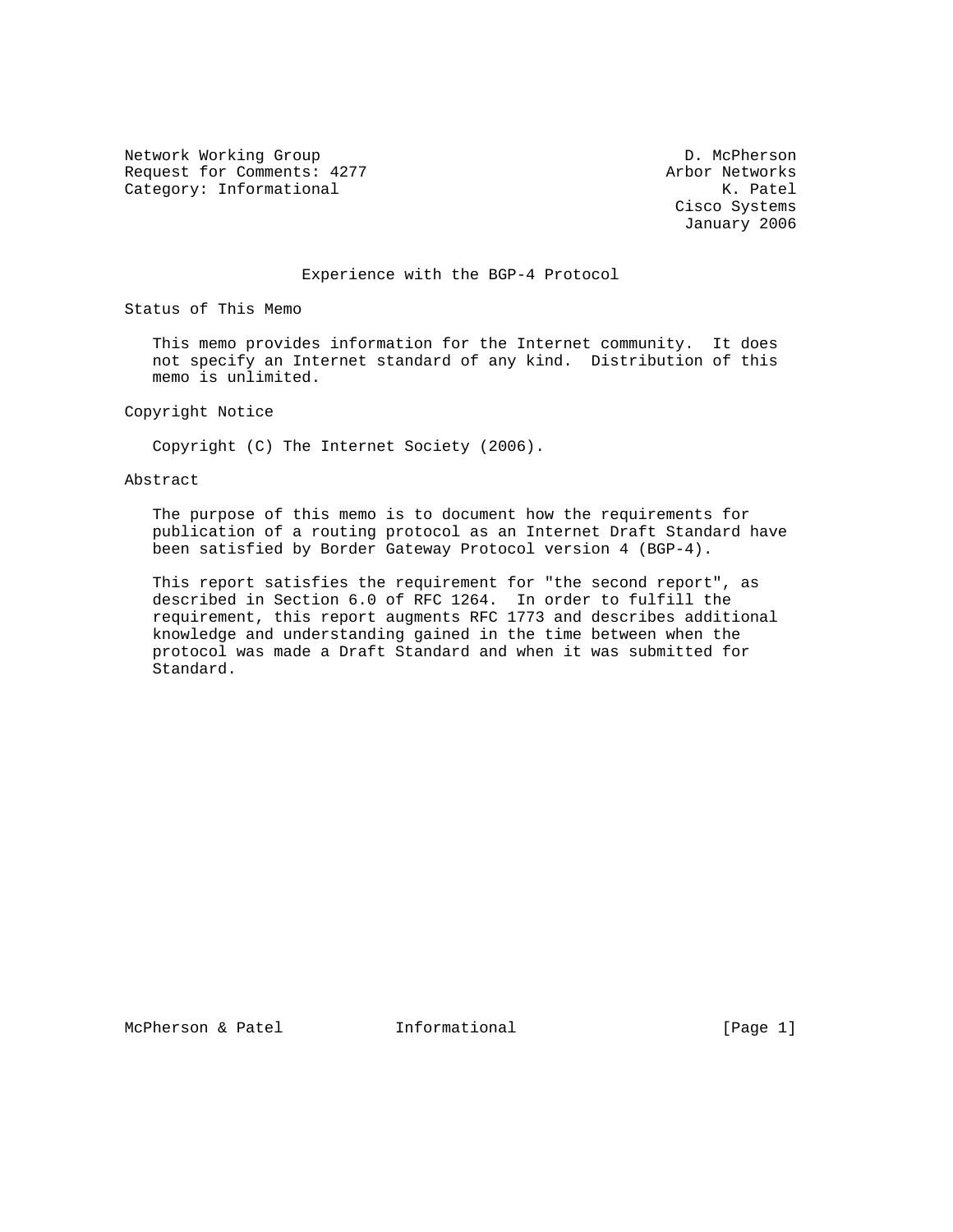Table of Contents

| $1$ .            |                                                         | 3               |
|------------------|---------------------------------------------------------|-----------------|
| 2.               |                                                         | 3               |
|                  | 2.1. A Border Gateway Protocol                          | $\overline{3}$  |
| $\overline{3}$ . | Management Information Base (MIB)                       | $\overline{3}$  |
| 4.               |                                                         | $\overline{4}$  |
| 5.               |                                                         | $\overline{4}$  |
| 6.               |                                                         | 5               |
| 7 <sub>1</sub>   |                                                         | 5               |
|                  | 7.1.                                                    | 5               |
|                  | 7.1.1.<br>MEDs and Potatoes                             | 6               |
|                  | 7.1.2.<br>Sending MEDs to BGP Peers                     | 7               |
|                  | 7.1.3.<br>MED of Zero Versus No MED                     | 7               |
|                  | MEDs and Temporal Route Selection<br>7.1.4.             | $7\phantom{.0}$ |
| 8.               |                                                         | 8               |
| 9.               | Internal BGP In Large Autonomous Systems                | $\mathsf{Q}$    |
|                  |                                                         | $\mathsf{Q}$    |
|                  | 11. BGP Routing Information Bases (RIBs)  10            |                 |
|                  |                                                         | 10              |
|                  |                                                         |                 |
|                  | 13.1. Consideration of TCP Characteristics  11          |                 |
|                  |                                                         |                 |
|                  |                                                         |                 |
|                  |                                                         |                 |
|                  |                                                         |                 |
|                  | 17.1. TCP MD5 Signature Option  13                      |                 |
|                  |                                                         |                 |
|                  |                                                         |                 |
|                  |                                                         |                 |
|                  | 19. Internet Routing Registries (IRRs)  15              |                 |
|                  | 20. Regional Internet Registries (RIRs) and IRRs, A Bit |                 |
|                  |                                                         |                 |
|                  |                                                         |                 |
|                  |                                                         |                 |
|                  |                                                         |                 |
|                  |                                                         |                 |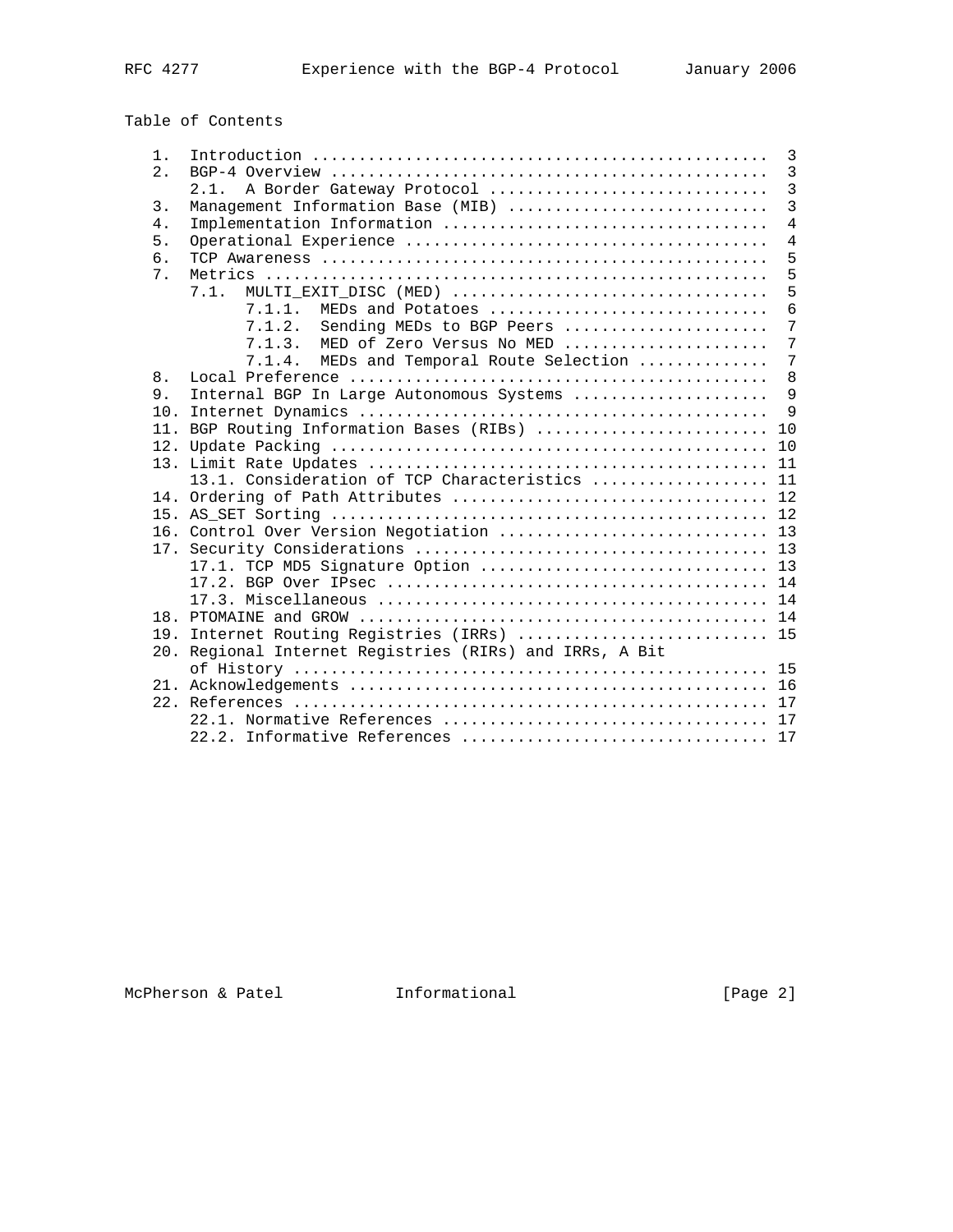# 1. Introduction

 The purpose of this memo is to document how the requirements for publication of a routing protocol as an Internet Draft Standard have been satisfied by Border Gateway Protocol version 4 (BGP-4).

 This report satisfies the requirement for "the second report", as described in Section 6.0 of [RFC1264]. In order to fulfill the requirement, this report augments [RFC1773] and describes additional knowledge and understanding gained in the time between when the protocol was made a Draft Standard and when it was submitted for Standard.

## 2. BGP-4 Overview

 BGP is an inter-autonomous system routing protocol designed for TCP/IP internets. The primary function of a BGP speaking system is to exchange network reachability information with other BGP systems. This network reachability information includes information on the list of Autonomous Systems (ASes) that reachability information traverses. This information is sufficient to construct a graph of AS connectivity for this reachability, from which routing loops may be pruned and some policy decisions, at the AS level, may be enforced.

 The initial version of the BGP protocol was published in [RFC1105]. Since then, BGP Versions 2, 3, and 4 have been developed and are specified in [RFC1163], [RFC1267], and [RFC1771], respectively. Changes to BGP-4 after it went to Draft Standard [RFC1771] are listed in Appendix N of [RFC4271].

### 2.1. A Border Gateway Protocol

 The initial version of the BGP protocol was published in [RFC1105]. BGP version 2 is defined in [RFC1163]. BGP version 3 is defined in [RFC1267]. BGP version 4 is defined in [RFC1771] and [RFC4271]. Appendices A, B, C, and D of [RFC4271] provide summaries of the changes between each iteration of the BGP specification.

3. Management Information Base (MIB)

 The BGP-4 Management Information Base (MIB) has been published [BGP-MIB]. The MIB was updated from previous versions, which are documented in [RFC1657] and [RFC1269], respectively.

 Apart from a few system variables, the BGP MIB is broken into two tables: the BGP Peer Table and the BGP Received Path Attribute Table.

McPherson & Patel **Informational** [Page 3]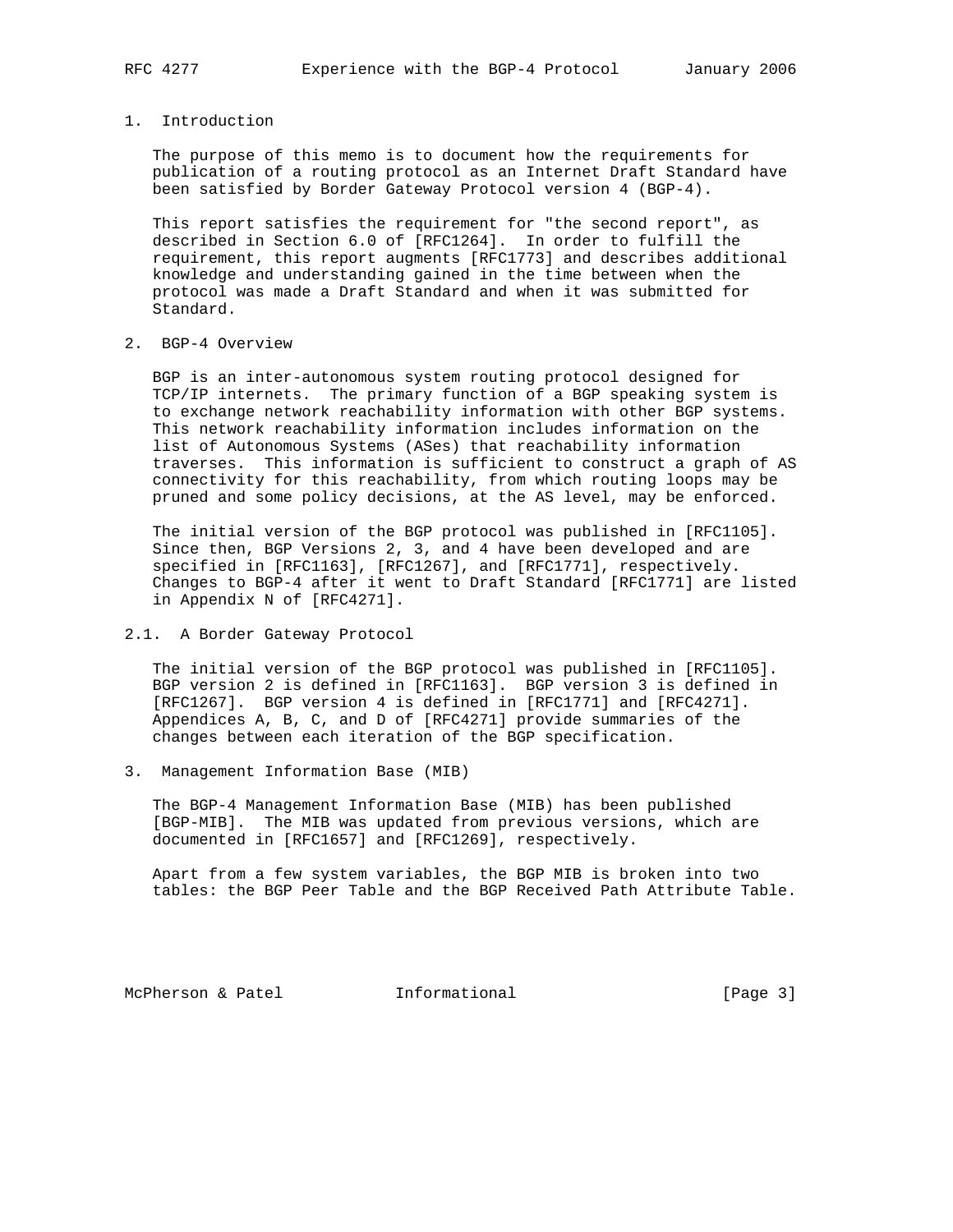The Peer Table reflects information about BGP peer connections, such as their state and current activity. The Received Path Attribute Table contains all attributes received from all peers before local routing policy has been applied. The actual attributes used in determining a route are a subset of the received attribute table.

### 4. Implementation Information

 There are numerous independent interoperable implementations of BGP currently available. Although the previous version of this report provided an overview of the implementations currently used in the operational Internet, at that time it has been suggested that a separate BGP Implementation Report [RFC4276] be generated.

 It should be noted that implementation experience with Cisco's BGP-4 implementation was documented as part of [RFC1656].

 For all additional implementation information please reference [RFC4276].

5. Operational Experience

This section discusses operational experience with BGP and BGP-4.

 BGP has been used in the production environment since 1989; BGP-4 has been used since 1993. Production use of BGP includes utilization of all significant features of the protocol. The present production environment, where BGP is used as the inter-autonomous system routing protocol, is highly heterogeneous. In terms of link bandwidth, it varies from 56 Kbps to 10 Gbps. In terms of the actual routers that run BGP, they range from relatively slow performance, general purpose CPUs to very high performance RISC network processors, and include both special purpose routers and the general purpose workstations that run various UNIX derivatives and other operating systems.

 In terms of the actual topologies, it varies from very sparse to quite dense. The requirement for full-mesh IBGP topologies has been largely remedied by BGP Route Reflection, Autonomous System Confederations for BGP, and often some mix of the two. BGP Route Reflection was initially defined in [RFC1966] and was updated in [RFC2796]. Autonomous System Confederations for BGP were initially defined in [RFC1965] and were updated in [RFC3065].

 At the time of this writing, BGP-4 is used as an inter-autonomous system routing protocol between all Internet-attached autonomous systems, with nearly 21k active autonomous systems in the global Internet routing table.

McPherson & Patel **Informational Informational** [Page 4]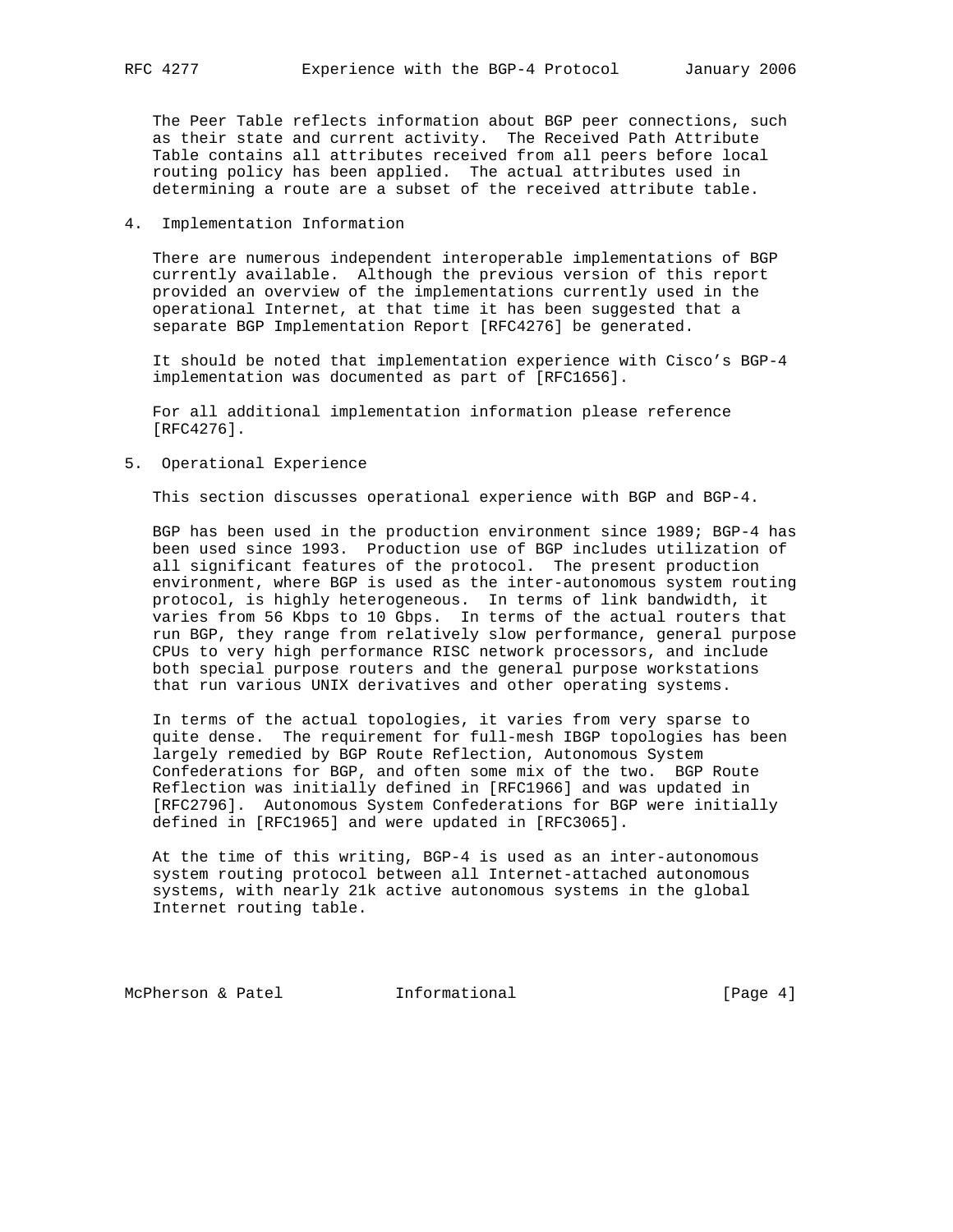BGP is used both for the exchange of routing information between a transit and a stub autonomous system, and for the exchange of routing information between multiple transit autonomous systems. There is no protocol distinction between sites historically considered "backbones" versus "regional" or "edge" networks.

 The full set of exterior routes carried by BGP is well over 170,000 aggregate entries, representing several times that number of connected networks. The number of active paths in some service provider core routers exceeds 2.5 million. Native AS path lengths are as long as 10 for some routes, and "padded" path lengths of 25 or more autonomous systems exist.

6. TCP Awareness

 BGP employs TCP [RFC793] as it's Transport Layer protocol. As such, all characteristics inherent to TCP are inherited by BGP.

 For example, due to TCP's behavior, bandwidth capabilities may not be realized because of TCP's slow start algorithms and slow-start restarts of connections, etc.

7. Metrics

 This section discusses different metrics used within the BGP protocol. BGP has a separate metric parameter for IBGP and EBGP. This allows policy-based metrics to overwrite the distance-based metrics; this allows each autonomous system to define its independent policies in Intra-AS, as well as Inter-AS. BGP Multi Exit Discriminator (MED) is used as a metric by EBGP peers (i.e., inter domain), while Local Preference (LOCAL\_PREF) is used by IBGP peers (i.e., intra-domain).

### 7.1. MULTI\_EXIT\_DISC (MED)

 BGP version 4 re-defined the old INTER-AS metric as a MULTI\_EXIT\_DISC (MED). This value may be used in the tie-breaking process when selecting a preferred path to a given address space, and provides BGP speakers with the capability of conveying the optimal entry point into the local AS to a peer AS.

 Although the MED was meant to only be used when comparing paths received from different external peers in the same AS, many implementations provide the capability to compare MEDs between different autonomous systems.

 Though this may seem a fine idea for some configurations, care must be taken when comparing MEDs of different autonomous systems. BGP

McPherson & Patel **Informational** 100 [Page 5]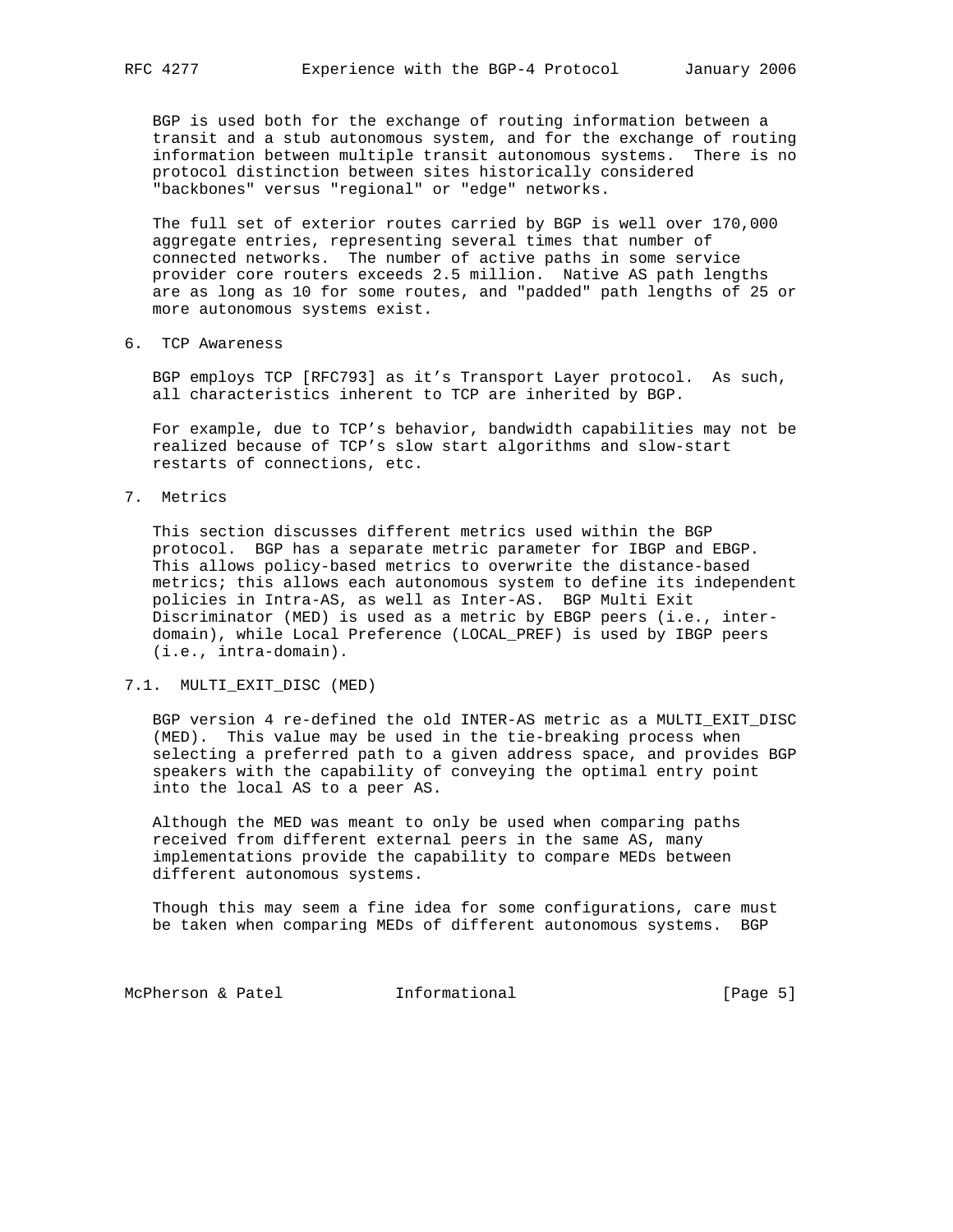speakers often derive MED values by obtaining the IGP metric associated with reaching a given BGP NEXT\_HOP within the local AS. This allows MEDs to reasonably reflect IGP topologies when advertising routes to peers. While this is fine when comparing MEDs of multiple paths learned from a single adjacent AS, it can result in potentially bad decisions when comparing MEDs of different autonomous systems. This is most typically the case when the autonomous systems use different mechanisms to derive IGP metrics, BGP MEDs, or perhaps even use different IGP protocols with vastly contrasting metric spaces.

 Another MED deployment consideration involves the impact of the aggregation of BGP routing information on MEDs. Aggregates are often generated from multiple locations in an AS to accommodate stability, redundancy, and other network design goals. When MEDs are derived from IGP metrics associated with said aggregates, the MED value advertised to peers can result in very suboptimal routing.

 The MED was purposely designed to be a "weak" metric that would only be used late in the best-path decision process. The BGP working group was concerned that any metric specified by a remote operator would only affect routing in a local AS if no other preference was specified. A paramount goal of the design of the MED was to ensure that peers could not "shed" or "absorb" traffic for networks they advertise.

# 7.1.1. MEDs and Potatoes

 Where traffic flows between a pair of destinations, each is connected to two transit networks, each of the transit networks has the choice of sending the traffic to the peering closest to another transit provider or passing traffic to the peering that advertises the least cost through the other provider. The former method is called "hot potato routing" because, like a hot potato held in bare hands, whoever has it tries to get rid of it quickly. Hot potato routing is accomplished by not passing the EBGP-learned MED into the IBGP. This minimizes transit traffic for the provider routing the traffic. Far less common is "cold potato routing", where the transit provider uses its own transit capacity to get the traffic to the point in the adjacent transit provider advertised as being closest to the destination. Cold potato routing is accomplished by passing the EBGP-learned MED into IBGP.

 If one transit provider uses hot potato routing and another uses cold potato routing, traffic between the two tends to be symmetric. Depending on the business relationships, if one provider has more capacity or a significantly less congested transit network, then that provider may use cold potato routing. The NSF-funded NSFNET backbone

McPherson & Patel **Informational Informational** [Page 6]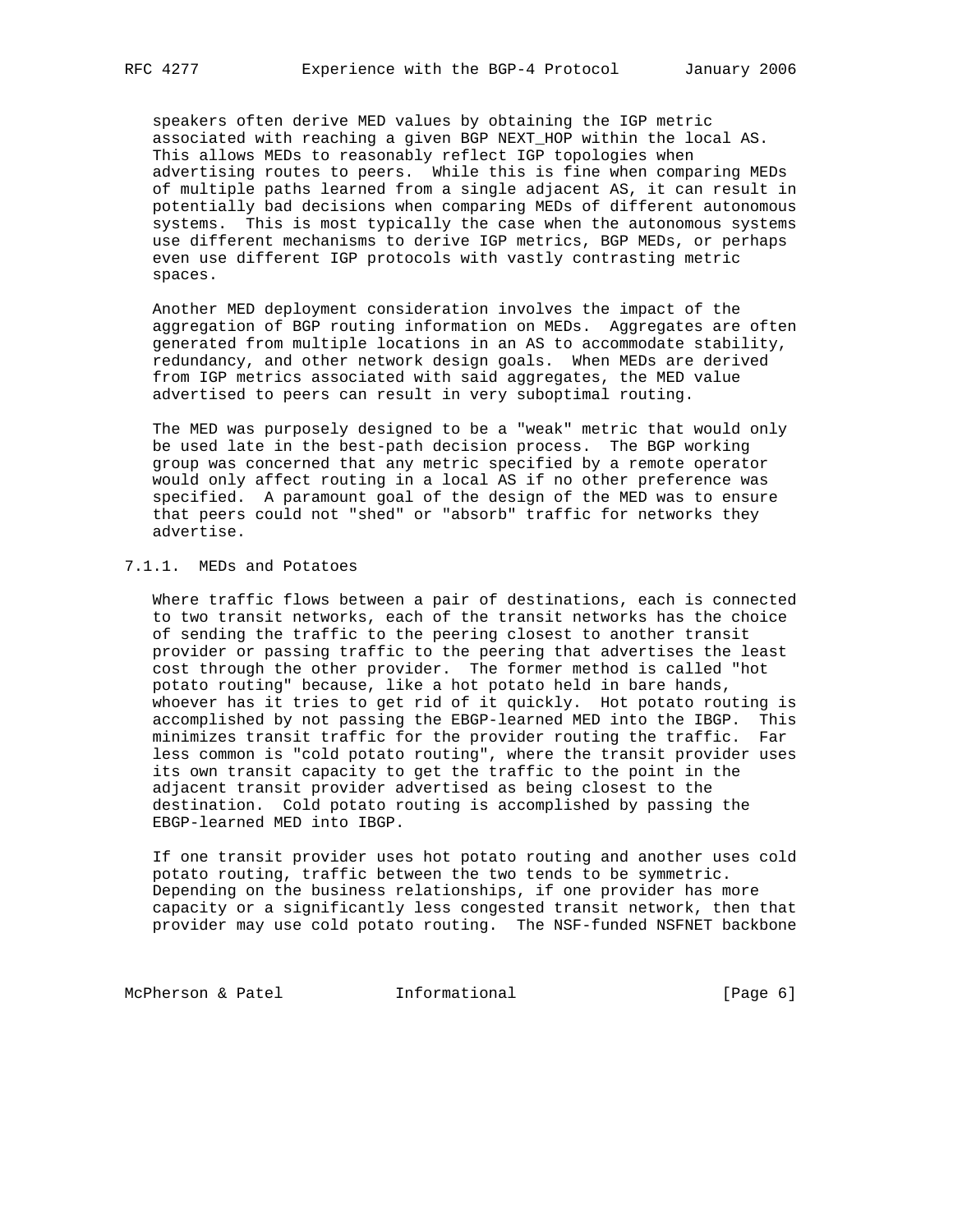and NSF-funded regional networks are examples of widespread use of cold potato routing in the mid 1990s.

 In some cases, a provider may use hot potato routing for some destinations for a given peer AS, and cold potato routing for others. The different treatment of commercial and research traffic in the NSFNET in the mid 1990s is an example of this. However, this might best be described as 'mashed potato routing', a term that reflects the complexity of router configurations in use at the time.

 Seemingly more intuitive references, which fall outside the vegetable kingdom, refer to cold potato routing as "best exit routing", and hot potato routing as "closest exit routing".

### 7.1.2. Sending MEDs to BGP Peers

 [RFC4271] allows MEDs received from any EBGP peers by a BGP speaker to be passed to its IBGP peers. Although advertising MEDs to IBGP peers is not a required behavior, it is a common default. MEDs received from EBGP peers by a BGP speaker SHOULD NOT be sent to other EBGP peers.

 Note that many implementations provide a mechanism to derive MED values from IGP metrics to allow BGP MED information to reflect the IGP topologies and metrics of the network when propagating information to adjacent autonomous systems.

### 7.1.3. MED of Zero Versus No MED

 [RFC4271] requires an implementation to provide a mechanism that allows MED to be removed. Previously, implementations did not consider a missing MED value the same as a MED of zero. [RFC4271] now requires that no MED value be equal to zero.

 Note that many implementations provide a mechanism to explicitly define a missing MED value as "worst", or less preferable than zero or larger values.

### 7.1.4. MEDs and Temporal Route Selection

 Some implementations have hooks to apply temporal behavior in MED based best path selection. That is, all things being equal up to MED consideration, preference would be applied to the "oldest" path, without preference for the lower MED value. The reasoning for this is that "older" paths are presumably more stable, and thus preferable. However, temporal behavior in route selection results in non-deterministic behavior, and as such, may often be undesirable.

McPherson & Patel **Informational Informational** [Page 7]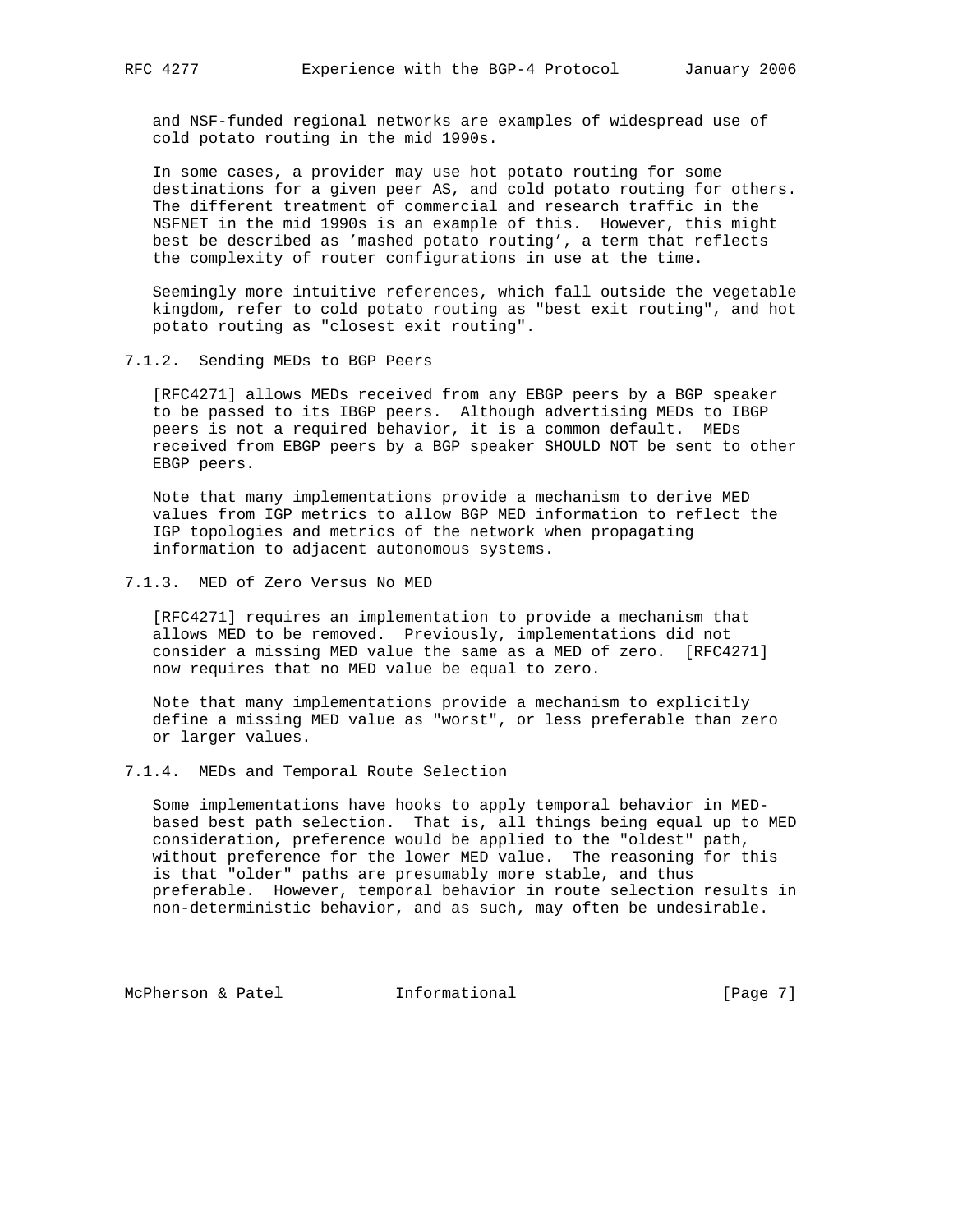### 8. Local Preference

 The LOCAL\_PREF attribute was added to enable a network operator to easily configure a policy that overrides the standard best path determination mechanism without independently configuring local preference policy on each router.

 One shortcoming in the BGP-4 specification was the suggestion that a default value of LOCAL\_PREF be assumed if none was provided. Defaults of zero or the maximum value each have range limitations, so a common default would aid in the interoperation of multi-vendor routers in the same AS (since LOCAL\_PREF is a local administration attribute, there is no interoperability drawback across AS boundaries).

 [RFC4271] requires that LOCAL\_PREF be sent to IBGP Peers and not to EBGP Peers. Although no default value for LOCAL\_PREF is defined, the common default value is 100.

 Another area where exploration is required is a method whereby an originating AS may influence the best path selection process. For example, a dual-connected site may select one AS as a primary transit service provider and have one as a backup.

 $/$ ---- transit B ---- $\setminus$ <br>transit A---end-customer transit A----/---- transit C ----\

 In a topology where the two transit service providers connect to a third provider, the real decision is performed by the third provider. There is no mechanism to indicate a preference should the third provider wish to respect that preference.

 A general purpose suggestion has been the possibility of carrying an optional vector, corresponding to the AS\_PATH, where each transit AS may indicate a preference value for a given route. Cooperating autonomous systems may then choose traffic based upon comparison of "interesting" portions of this vector, according to routing policy.

 While protecting a given autonomous systems routing policy is of paramount concern, avoiding extensive hand configuration of routing policies needs to be examined more carefully in future BGP-like protocols.

McPherson & Patel **Informational** 10 (Page 8)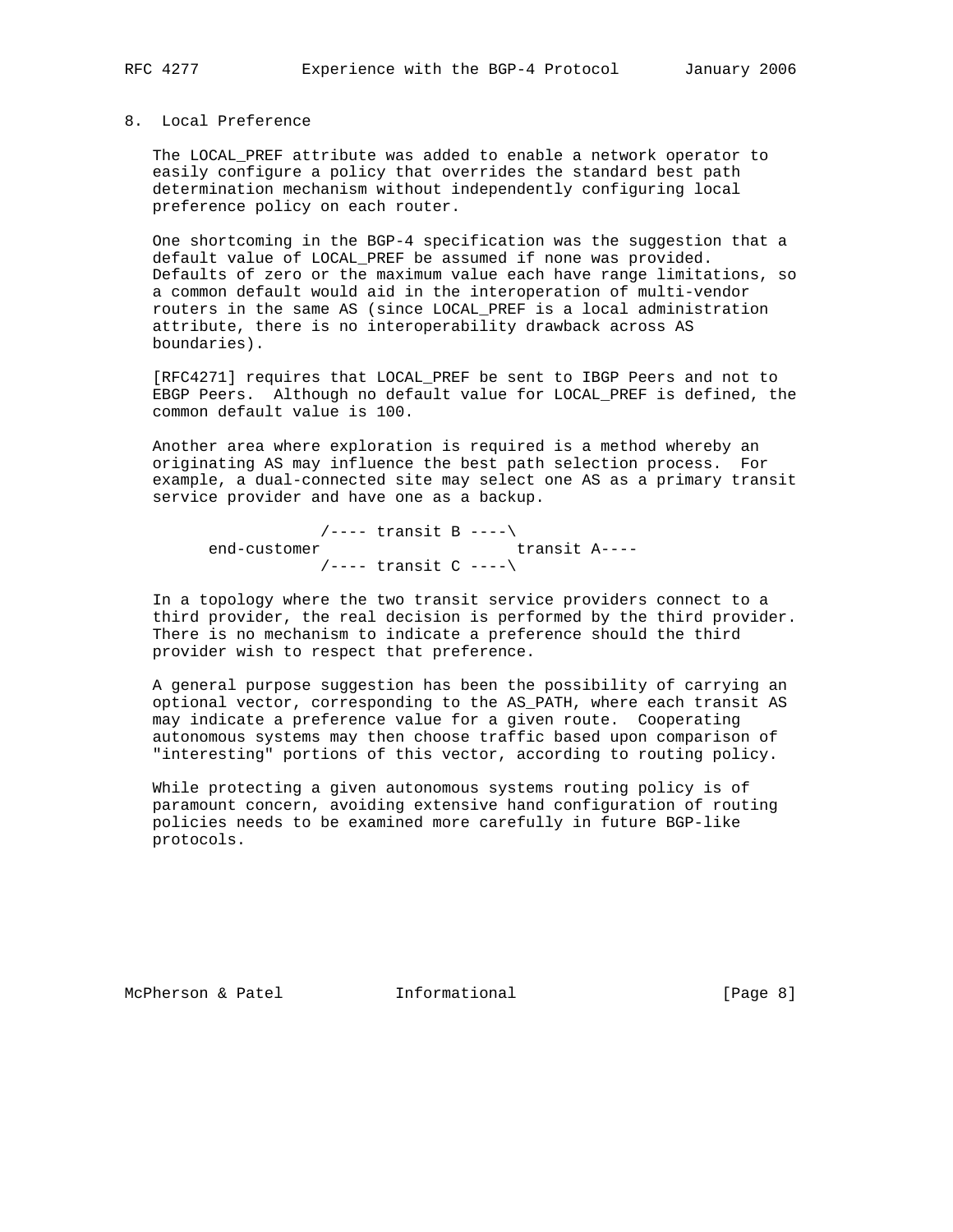## 9. Internal BGP In Large Autonomous Systems

 While not strictly a protocol issue, another concern has been raised by network operators who need to maintain autonomous systems with a large number of peers. Each speaker peering with an external router is responsible for propagating reachability and path information to all other transit and border routers within that AS. This is typically done by establishing internal BGP connections to all transit and border routers in the local AS.

 Note that the number of BGP peers that can be fully meshed depends on a number of factors, including the number of prefixes in the routing system, the number of unique paths, stability of the system, and, perhaps most importantly, implementation efficiency. As a result, although it's difficult to define "a large number of peers", there is always some practical limit.

 In a large AS, this leads to a full mesh of TCP connections  $(n * (n-1))$  and some method of configuring and maintaining those connections. BGP does not specify how this information is to be propagated. Therefore, alternatives, such as injecting BGP routing information into the local IGP, have been attempted, but turned out to be non-practical alternatives (to say the least).

 To alleviate the need for "full mesh" IBGP, several alternatives have been defined, including BGP Route Reflection [RFC2796] and AS Confederations for BGP [RFC3065].

10. Internet Dynamics

 As discussed in [RFC4274], the driving force in CPU and bandwidth utilization is the dynamic nature of routing in the Internet. As the Internet has grown, the frequency of route changes per second has increased.

 We automatically get some level of damping when more specific NLRI is aggregated into larger blocks; however, this is not sufficient. In Appendix F of [RFC4271], there are descriptions of damping techniques that should be applied to advertisements. In future specifications of BGP-like protocols, damping methods should be considered for mandatory inclusion in compliant implementations.

 BGP Route Flap Damping is defined in [RFC2439]. BGP Route Flap Damping defines a mechanism to help reduce the amount of routing information passed between BGP peers, which reduces the load on these peers without adversely affecting route convergence time for relatively stable routes.

McPherson & Patel **Informational** [Page 9]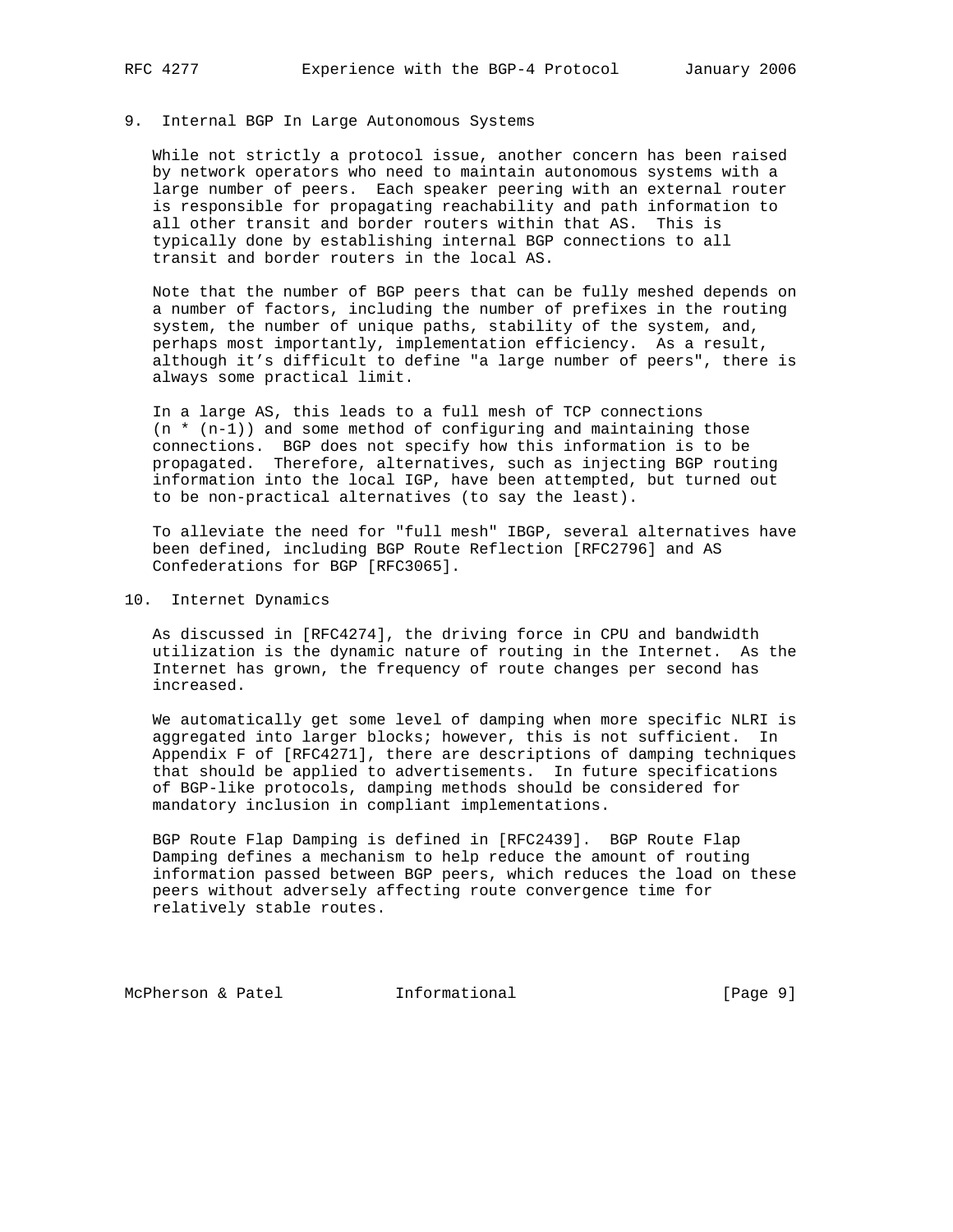None of the current implementations of BGP Route Flap Damping store route history by unique NRLI or AS Path, although RFC 2439 lists this as mandatory. A potential result of failure to consider each AS Path separately is an overly aggressive suppression of destinations in a densely meshed network, with the most severe consequence being suppression of a destination after a single failure. Because the top tier autonomous systems in the Internet are densely meshed, these adverse consequences are observed.

 Route changes are announced using BGP UPDATE messages. The greatest overhead in advertising UPDATE messages happens whenever route changes to be announced are inefficiently packed. Announcing routing changes that share common attributes in a single BGP UPDATE message helps save considerable bandwidth and reduces processing overhead, as discussed in Section 12, Update Packing.

 Persistent BGP errors may cause BGP peers to flap persistently if peer dampening is not implemented, resulting in significant CPU utilization. Implementors may find it useful to implement peer dampening to avoid such persistent peer flapping [RFC4271].

### 11. BGP Routing Information Bases (RIBs)

 [RFC4271] states "Any local policy which results in routes being added to an Adj-RIB-Out without also being added to the local BGP speaker's forwarding table, is outside the scope of this document".

 However, several well-known implementations do not confirm that Loc-RIB entries were used to populate the forwarding table before installing them in the Adj-RIB-Out. The most common occurrence of this is when routes for a given prefix are presented by more than one protocol, and the preferences for the BGP-learned route is lower than that of another protocol. As such, the route learned via the other protocol is used to populate the forwarding table.

 It may be desirable for an implementation to provide a knob that permits advertisement of "inactive" BGP routes.

 It may be also desirable for an implementation to provide a knob that allows a BGP speaker to advertise BGP routes that were not selected in the decision process.

12. Update Packing

 Multiple unfeasible routes can be advertised in a single BGP Update message. In addition, one or more feasible routes can be advertised in a single Update message, as long as all prefixes share a common attribute set.

McPherson & Patel **Informational** [Page 10]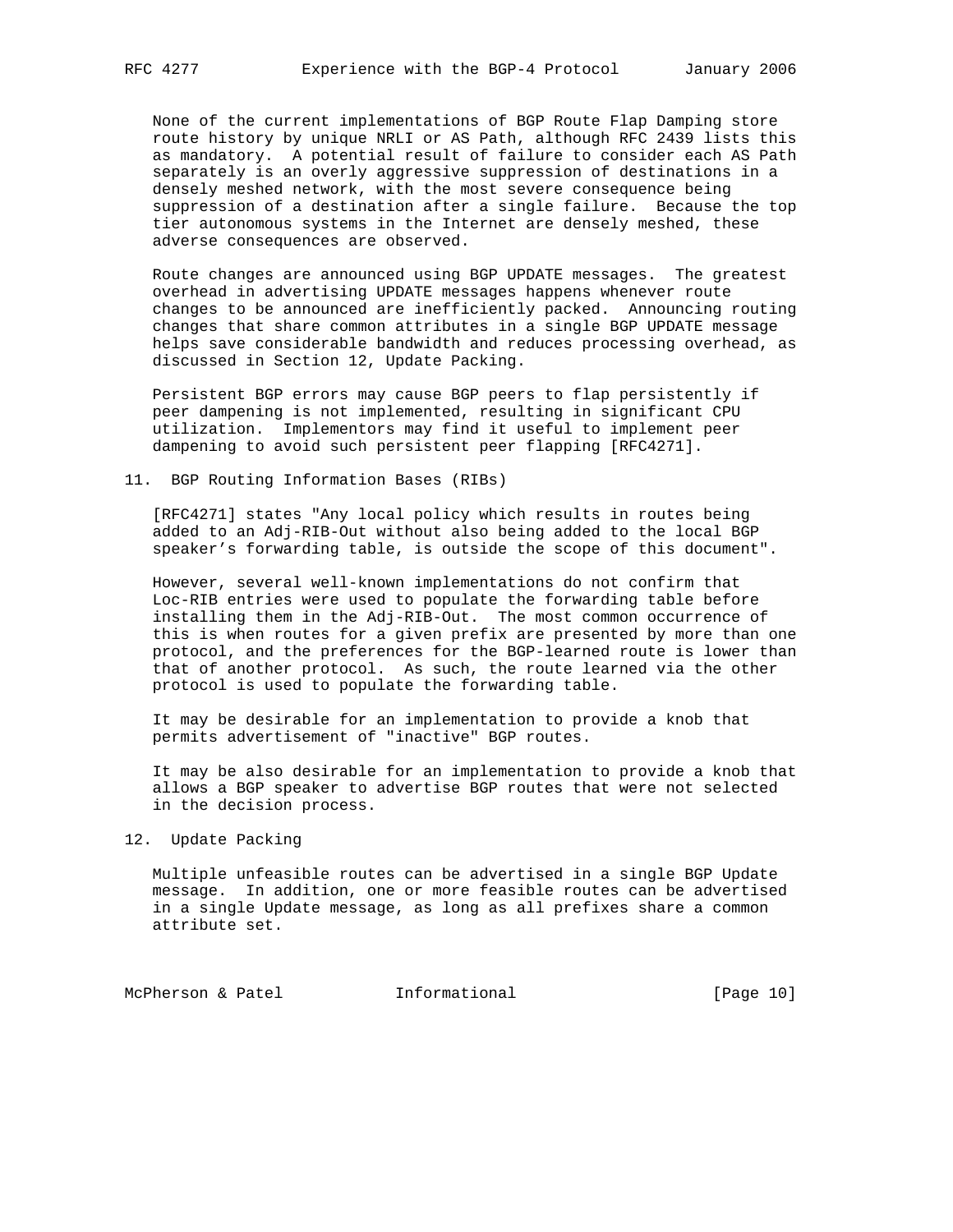The BGP4 protocol permits advertisement of multiple prefixes with a common set of path attributes in a single update message, which is commonly referred to as "update packing". When possible, update packing is recommended, as it provides a mechanism for more efficient behavior in a number of areas, including:

- o Reduction in system overhead due to generation or receipt of fewer Update messages.
- o Reduction in network overhead as a result of less packets and lower bandwidth consumption.
- o Reduction in frequency of processing path attributes and looking for matching sets in the AS\_PATH database (if you have one). Consistent ordering of the path attributes allows for ease of matching in the database, as different representations of the same data do not exist.

 The BGP protocol suggests that withdrawal information should be packed in the beginning of an Update message, followed by information about reachable routes in a single UPDATE message. This helps alleviate excessive route flapping in BGP.

13. Limit Rate Updates

 The BGP protocol defines different mechanisms to rate limit Update advertisement. The BGP protocol defines a MinRouteAdvertisementInterval parameter that determines the minimum time that must elapse between the advertisement of routes to a particular destination from a single BGP speaker. This value is set on a per-BGP-peer basis.

 Because BGP relies on TCP as the Transport protocol, TCP can prevent transmission of data due to empty windows. As a result, multiple updates may be spaced closer together than was originally queued. Although it is not common, implementations should be aware of this occurrence.

13.1. Consideration of TCP Characteristics

 If either a TCP receiver is processing input more slowly than the sender, or if the TCP connection rate is the limiting factor, a form of backpressure is observed by the TCP sending application. When the TCP buffer fills, the sending application will either block on the write or receive an error on the write. In early implementations or naive new implementations, setting options to block on the write or setting options for non-blocking writes are common errors. Such implementations treat full buffer related errors as fatal.

McPherson & Patel **Informational** [Page 11]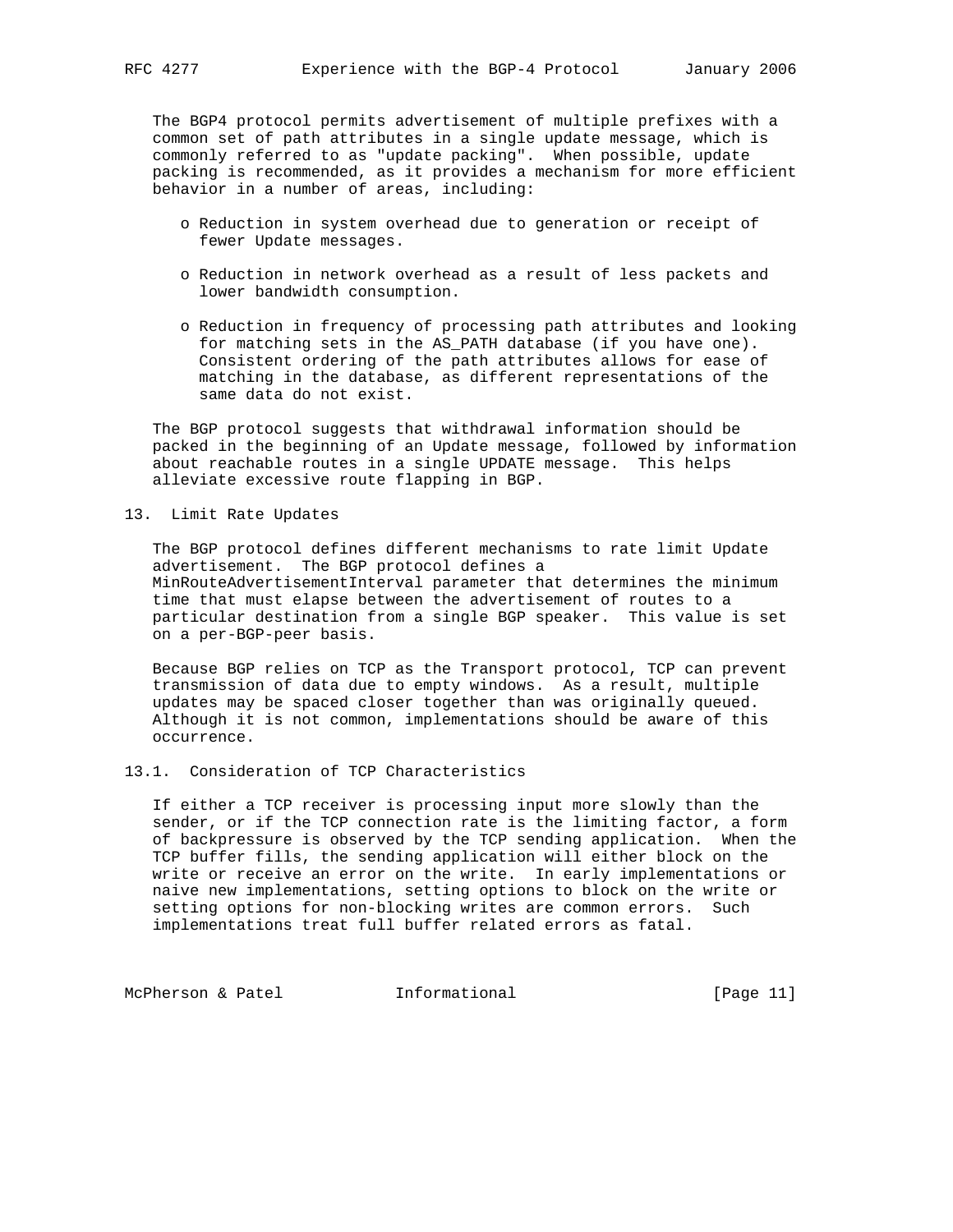Having recognized that full write buffers are to be expected, additional implementation pitfalls exist. The application should not attempt to store the TCP stream within the application itself. If the receiver or the TCP connection is persistently slow, then the buffer can grow until memory is exhausted. A BGP implementation is required to send changes to all peers for which the TCP connection is not blocked, and is required to send those changes to the remaining peers when the connection becomes unblocked.

 If the preferred route for a given NLRI changes multiple times while writes to one or more peers are blocked, only the most recent best route needs to be sent. In this way, BGP is work conserving [RFC4274]. In cases of extremely high route change, a higher volume of route change is sent to those peers that are able to process it more quickly; a lower volume of route change is sent to those peers that are not able to process the changes as quickly.

 For implementations that handle differing peer capacities to absorb route change well, if the majority of route change is contributed by a subset of unstable NRLI, the only impact on relatively stable NRLI that makes an isolated route change is a slower convergence, for which convergence time remains bounded, regardless of the amount of instability.

### 14. Ordering of Path Attributes

 The BGP protocol suggests that BGP speakers sending multiple prefixes per an UPDATE message sort and order path attributes according to Type Codes. This would help their peers quickly identify sets of attributes from different update messages that are semantically different.

 Implementers may find it useful to order path attributes according to Type Code, such that sets of attributes with identical semantics can be more quickly identified.

15. AS\_SET Sorting

 AS\_SETs are commonly used in BGP route aggregation. They reduce the size of AS PATH information by listing AS numbers only once, regardless of the number of times it might appear in the process of aggregation. AS\_SETs are usually sorted in increasing order to facilitate efficient lookups of AS numbers within them. This optimization is optional.

McPherson & Patel **Informational** [Page 12]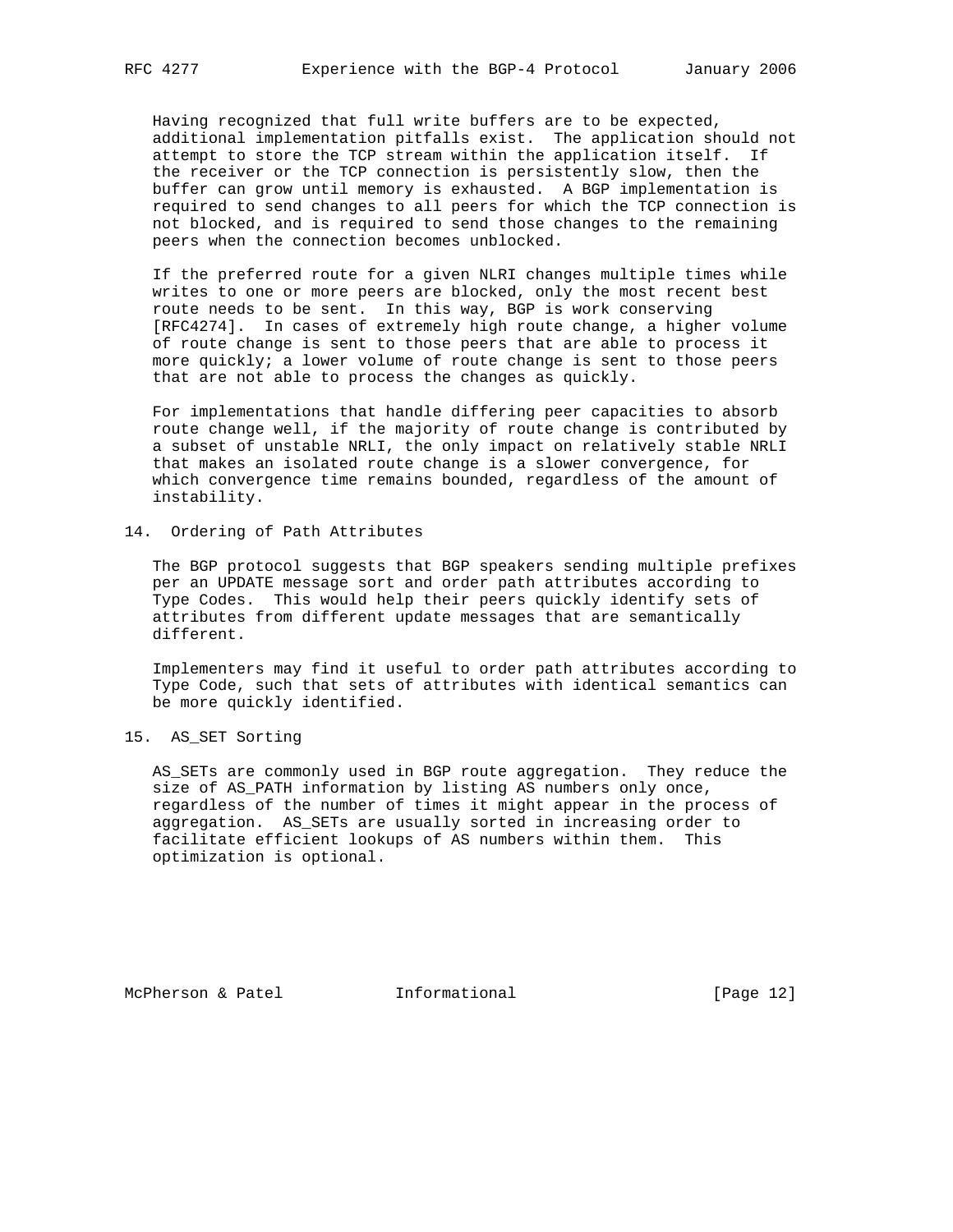# 16. Control Over Version Negotiation

 Because pre-BGP-4 route aggregation can't be supported by earlier versions of BGP, an implementation that supports versions in addition to BGP-4 should provide the version support on a per-peer basis. At the time of this writing, all BGP speakers on the Internet are thought to be running BGP version 4.

### 17. Security Considerations

 BGP provides a flexible and extendable mechanism for authentication and security. The mechanism allows support for schemes with various degrees of complexity. BGP sessions are authenticated based on the IP address of a peer. In addition, all BGP sessions are authenticated based on the autonomous system number advertised by a peer.

 Because BGP runs over TCP and IP, BGP's authentication scheme may be augmented by any authentication or security mechanism provided by either TCP or IP.

### 17.1. TCP MD5 Signature Option

 [RFC2385] defines a way in which the TCP MD5 signature option can be used to validate information transmitted between two peers. This method prevents a third party from injecting information (e.g., a TCP Reset) into the datastream, or modifying the routing information carried between two BGP peers.

 At the moment, TCP MD5 is not ubiquitously deployed, especially in inter-domain scenarios, largely because of key distribution issues. Most key distribution mechanisms are considered to be too "heavy" at this point.

 Many have naively assumed that an attacker must correctly guess the exact TCP sequence number (along with the source and destination ports and IP addresses) to inject a data segment or reset a TCP transport connection between two BGP peers. However, recent observation and open discussion show that the malicious data only needs to fall within the TCP receive window, which may be quite large, thereby significantly lowering the complexity of such an attack.

 As such, it is recommended that the MD5 TCP Signature Option be employed to protect BGP from session resets and malicious data injection.

McPherson & Patel **Informational** [Page 13]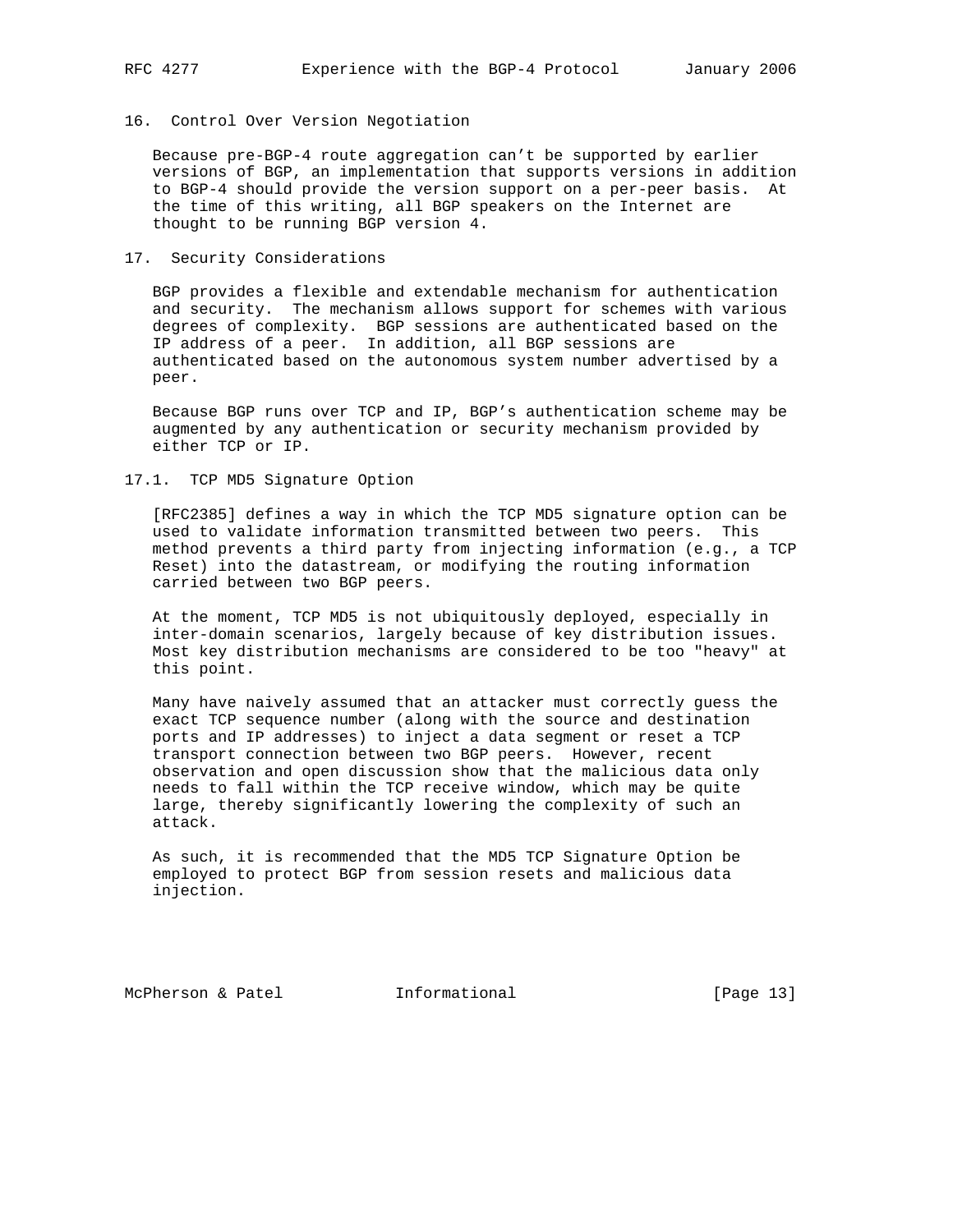### 17.2. BGP Over IPsec

 BGP can run over IPsec, either in a tunnel or in transport mode, where the TCP portion of the IP packet is encrypted. This not only prevents random insertion of information into the data stream between two BGP peers, but also prevents an attacker from learning the data being exchanged between the peers.

 However, IPsec does offer several options for exchanging session keys, which may be useful on inter-domain configurations. These options are being explored in many deployments, although no definitive solution has been reached on the issue of key exchange for BGP in IPsec.

 Because BGP runs over TCP and IP, it should be noted that BGP is vulnerable to the same denial of service and authentication attacks that are present in any TCP based protocol.

### 17.3. Miscellaneous

 Another routing protocol issue is providing evidence of the validity and authority of routing information carried within the routing system. This is currently the focus of several efforts, including efforts to define threats that can be used against this routing information in BGP [BGPATTACK], and efforts to develop a means of providing validation and authority for routing information carried within BGP [SBGP] [soBGP].

 In addition, the Routing Protocol Security Requirements (RPSEC) working group has been chartered, within the Routing Area of the IETF, to discuss and assist in addressing issues surrounding routing protocol security. Within RPSEC, this work is intended to result in feedback to BGP4 and future protocol enhancements.

### 18. PTOMAINE and GROW

 The Prefix Taxonomy (PTOMAINE) working group, recently replaced by the Global Routing Operations (GROW) working group, is chartered to consider and measure the problem of routing table growth, the effects of the interactions between interior and exterior routing protocols, and the effect of address allocation policies and practices on the global routing system. Finally, where appropriate, GROW will also document the operational aspects of measurement, policy, security, and VPN infrastructures.

 GROW is currently studying the effects of route aggregation, and also the inability to aggregate over multiple provider boundaries due to inadequate provider coordination.

McPherson & Patel **Informational** [Page 14]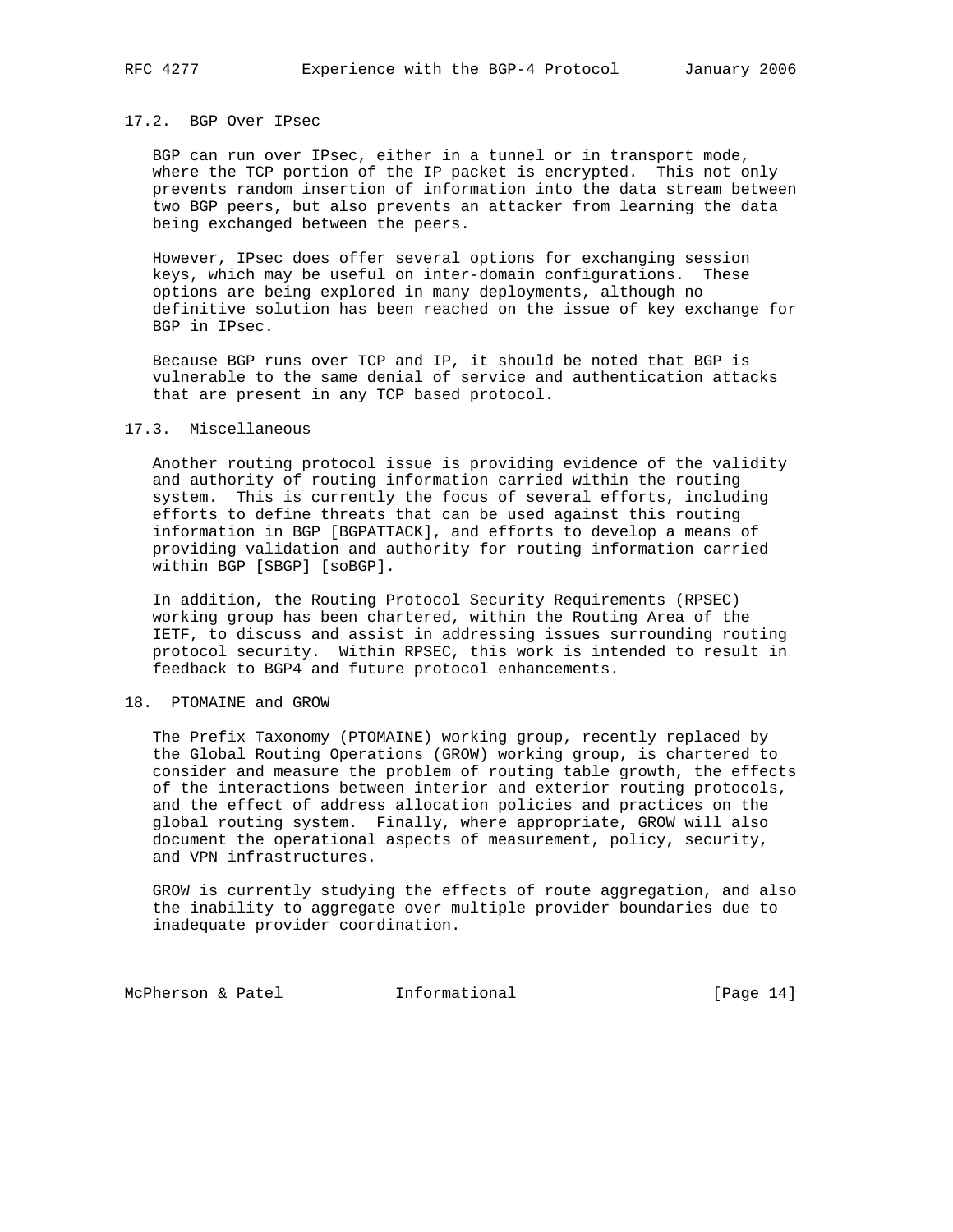Within GROW, this work is intended to result in feedback to BGPv4 and future protocol enhancements.

19. Internet Routing Registries (IRRs)

 Many organizations register their routing policy and prefix origination in the various distributed databases of the Internet Routing Registry. These databases provide access to information using the RPSL language, as defined in [RFC2622]. While registered information may be maintained and correct for certain providers, the lack of timely or correct data in the various IRR databases has prevented wide spread use of this resource.

20. Regional Internet Registries (RIRs) and IRRs, A Bit of History

 The NSFNET program used EGP, and then BGP, to provide external routing information. It was the NSF policy of offering different prices and providing different levels of support to the Research and Education (RE) and the Commercial (CO) networks that led to BGP's initial policy requirements. In addition to being charged more, CO networks were not able to use the NSFNET backbone to reach other CO networks. The rationale for higher prices was that commercial users of the NSFNET within the business and research entities should subsidize the RE community. Recognition that the Internet was evolving away from a hierarchical network to a mesh of peers led to changes away from EGP and BGP-1 that eliminated any assumptions of hierarchy.

 Enforcement of NSF policy was accomplished through maintenance of the NSF Policy Routing Database (PRDB). The PRDB not only contained each networks designation as CO or RE, but also contained a list of the preferred exit points to the NSFNET to reach each network. This was the basis for setting what would later be called BGP LOCAL\_PREF on the NSFNET. Tools provided with the PRDB generated complete router configurations for the NSFNET.

 Use of the PRDB had the fortunate consequence of greatly improving reliability of the NSFNET, relative to peer networks of the time. PRDB offered more optimal routing for those networks that were sufficiently knowledgeable and willing to keep their entries current.

 With the decommission of the NSFNET Backbone Network Service in 1995, it was recognized that the PRDB should be made less single provider centric, and its legacy contents, plus any further updates, should be made available to any provider willing to make use of it. The European networking community had long seen the PRDB as too US centric. Through Reseaux IP Europeens (RIPE), the Europeans created an open format in RIPE-181 and maintained an open database used for

McPherson & Patel **Informational** [Page 15]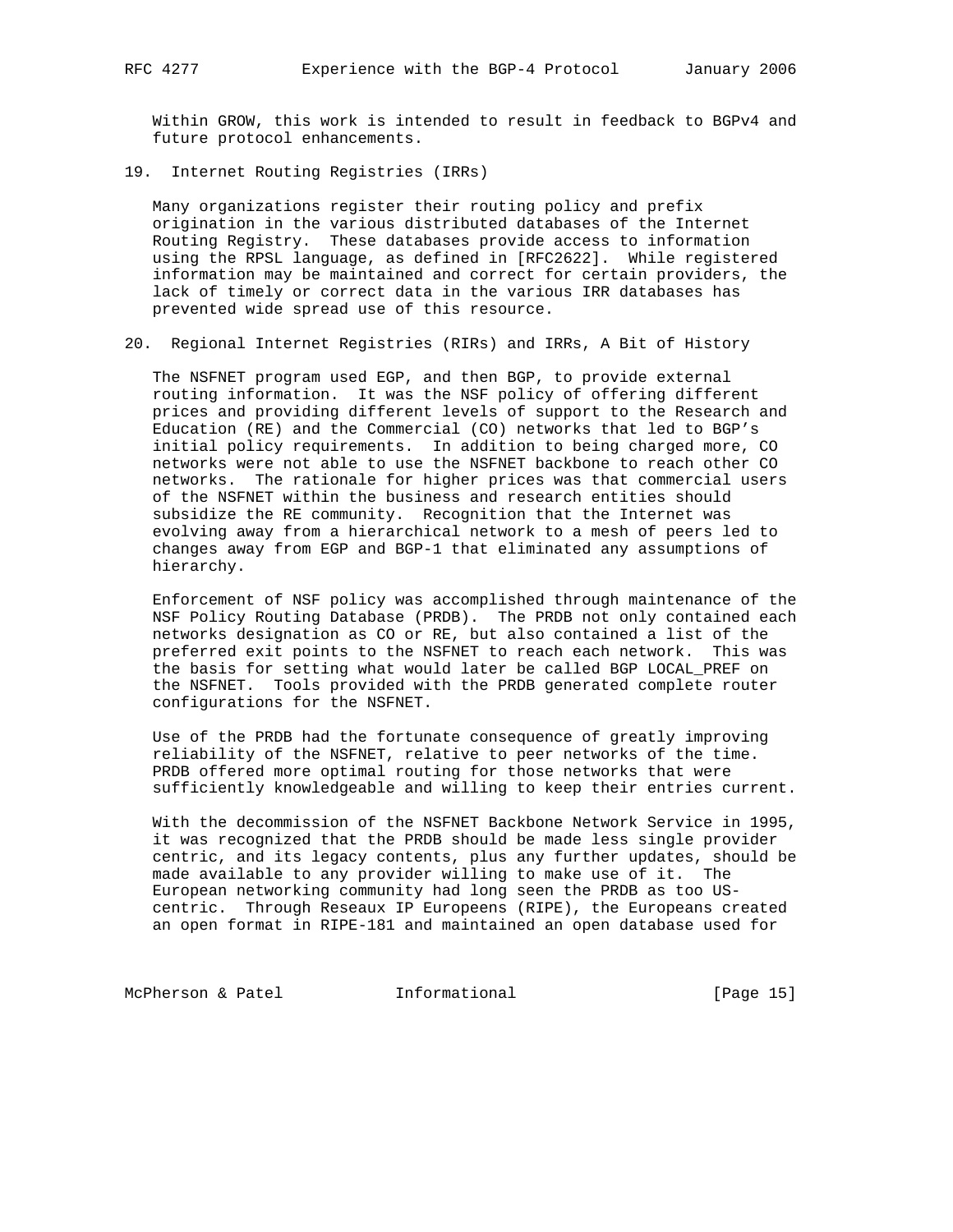address and AS registry more than policy. The initial conversion of the PRDB was to RIPE-181 format, and tools were converted to make use of this format. The collection of databases was termed the Internet Routing Registry (IRR), with the RIPE database and US NSF-funded Routing Arbitrator (RA) being the initial components of the IRR.

 A need to extend RIPE-181 was recognized and RIPE agreed to allow the extensions to be defined within the IETF in the RPS WG, resulting in the RPSL language. Other work products of the RPS WG provided an authentication framework and a means to widely distribute the database in a controlled manner and synchronize the many repositories. Freely available tools were provided, primarily by RIPE, Merit, and ISI, the most comprehensive set from ISI. The efforts of the IRR participants has been severely hampered by providers unwilling to keep information in the IRR up to date. The larger of these providers have been vocal, claiming that the database entry, simple as it may be, is an administrative burden, and some acknowledge that doing so provides an advantage to competitors that use the IRR. The result has been an erosion of the usefulness of the IRR and an increase in vulnerability of the Internet to routing based attacks or accidental injection of faulty routing information.

 There have been a number of cases in which accidental disruption of Internet routing was avoided by providers using the IRR, but this was highly detrimental to non-users. Filters have been forced to provide less complete coverage because of the erosion of the IRR; these types of disruptions continue to occur infrequently, but have an increasingly widespread impact.

### 21. Acknowledgements

 We would like to thank Paul Traina and Yakov Rekhter for authoring previous versions of this document and providing valuable input on this update. We would also like to acknowledge Curtis Villamizar for providing both text and thorough reviews. Thanks to Russ White, Jeffrey Haas, Sean Mentzer, Mitchell Erblich, and Jude Ballard for supplying their usual keen eyes.

 Finally, we'd like to think the IDR WG for general and specific input that contributed to this document.

McPherson & Patel **Informational** [Page 16]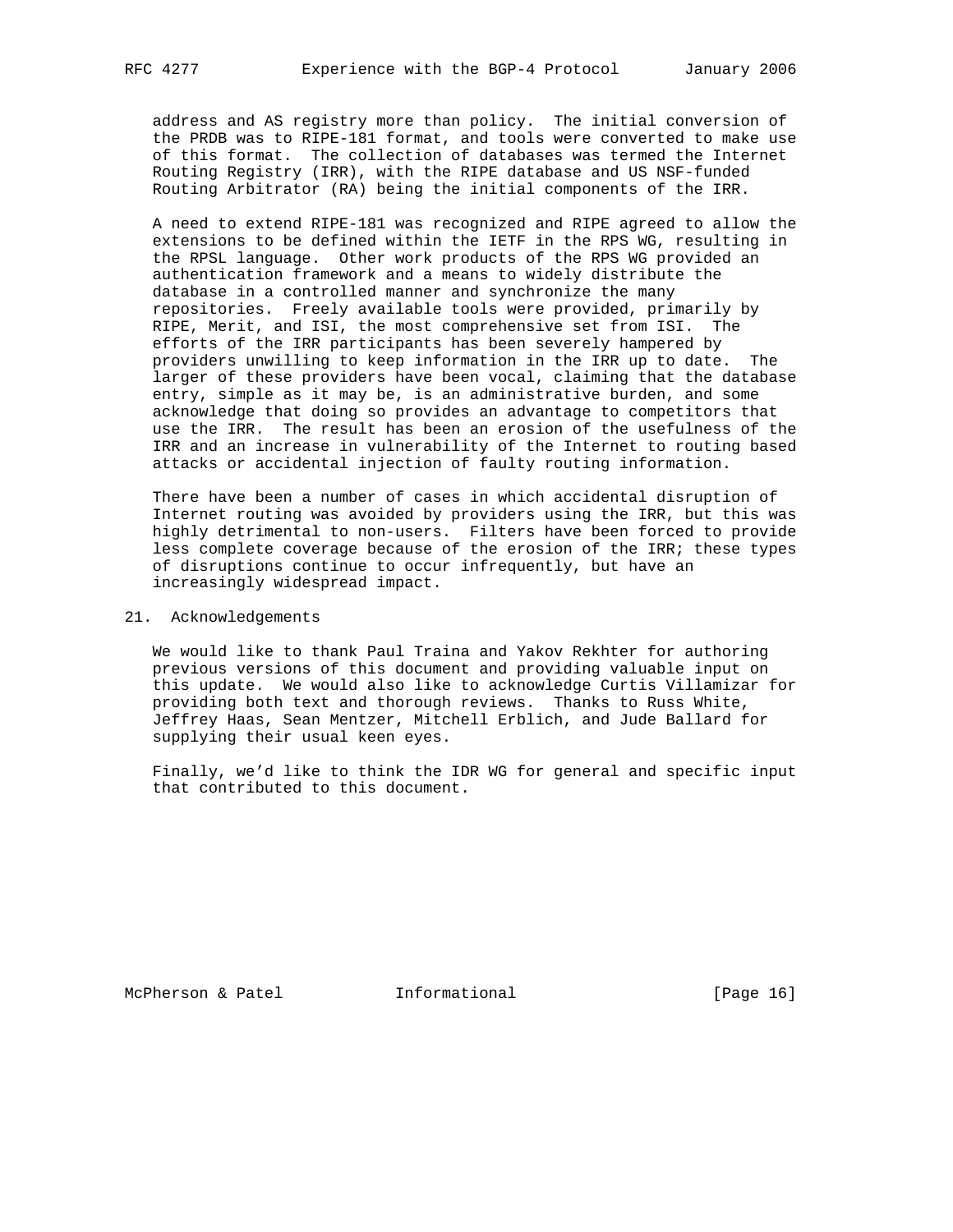# 22. References

- 22.1. Normative References
	- [RFC1966] Bates, T. and R. Chandra, "BGP Route Reflection An alternative to full mesh IBGP", RFC 1966, June 1996.
	- [RFC2385] Heffernan, A., "Protection of BGP Sessions via the TCP MD5 Signature Option", RFC 2385, August 1998.
	- [RFC2439] Villamizar, C., Chandra, R., and R. Govindan, "BGP Route Flap Damping", RFC 2439, November 1998.
	- [RFC2796] Bates, T., Chandra, R., and E. Chen, "BGP Route Reflection - An Alternative to Full Mesh IBGP", RFC 2796, April 2000.
	- [RFC3065] Traina, P., McPherson, D., and J. Scudder, "Autonomous System Confederations for BGP", RFC 3065, February 2001.
	- [RFC4274] Meyer, D. and K. Patel, "BGP-4 Protocol Analysis", RFC 4274, January 2006.
	- [RFC4276] Hares, S. and A. Retana, "BGP 4 Implementation Report", RFC 4276, January 2006.
	- [RFC4271] Rekhter, Y., Li, T., and S. Hares, Eds., "A Border Gateway Protocol 4 (BGP-4)", RFC 4271, January 2006.
	- [RFC1657] Willis, S., Burruss, J., Chu, J., "Definitions of Managed Objects for the Fourth Version of the Border Gateway Protocol (BGP-4) using SMIv2", RFC 1657, July 1994.
	- [RFC793] Postel, J., "Transmission Control Protocol", STD 7, RFC 793, September 1981.
- 22.2. Informative References
	- [RFC1105] Lougheed, K. and Y. Rekhter, "Border Gateway Protocol (BGP)", RFC 1105, June 1989.
	- [RFC1163] Lougheed, K. and Y. Rekhter, "Border Gateway Protocol (BGP)", RFC 1163, June 1990.
	- [RFC1264] Hinden, R., "Internet Engineering Task Force Internet Routing Protocol Standardization Criteria", RFC 1264, October 1991.

McPherson & Patel **Informational** [Page 17]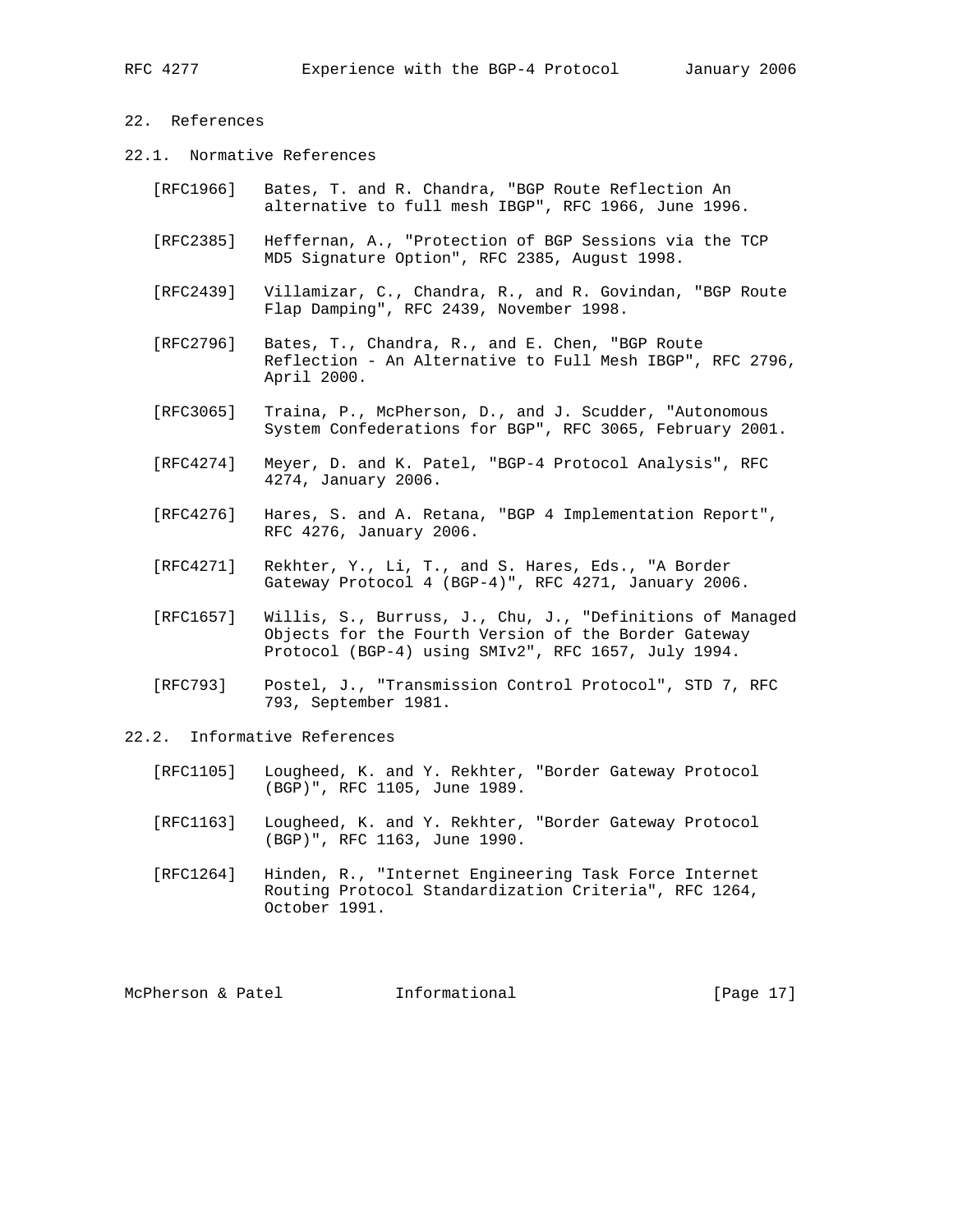- [RFC1267] Lougheed, K. and Y. Rekhter, "Border Gateway Protocol 3 (BGP-3)", RFC 1267, October 1991.
- [RFC1269] Willis, S. and J. Burruss, "Definitions of Managed Objects for the Border Gateway Protocol: Version 3", RFC 1269, October 1991.
- [RFC1656] Traina, P., "BGP-4 Protocol Document Roadmap and Implementation Experience", RFC 1656, July 1994.
- [RFC1771] Rekhter, Y. and T. Li, "A Border Gateway Protocol 4 (BGP-4)", RFC 1771, March 1995.
- [RFC1773] Traina, P., "Experience with the BGP-4 protocol", RFC 1773, March 1995.
- [RFC1965] Traina, P., "Autonomous System Confederations for BGP", RFC 1965, June 1996.
- [RFC2622] Alaettinoglu, C., Villamizar, C., Gerich, E., Kessens, D., Meyer, D., Bates, T., Karrenberg, D., and M. Terpstra, "Routing Policy Specification Language (RPSL)", RFC 2622, June 1999.
- [BGPATTACK] Convery, C., "An Attack Tree for the Border Gateway Protocol", Work in Progress.
- [SBGP] "Secure BGP", Work in Progress.
- [soBGP] "Secure Origin BGP", Work in Progress.

Authors' Addresses

 Danny McPherson Arbor Networks

EMail: danny@arbor.net

 Keyur Patel Cisco Systems

EMail: keyupate@cisco.com